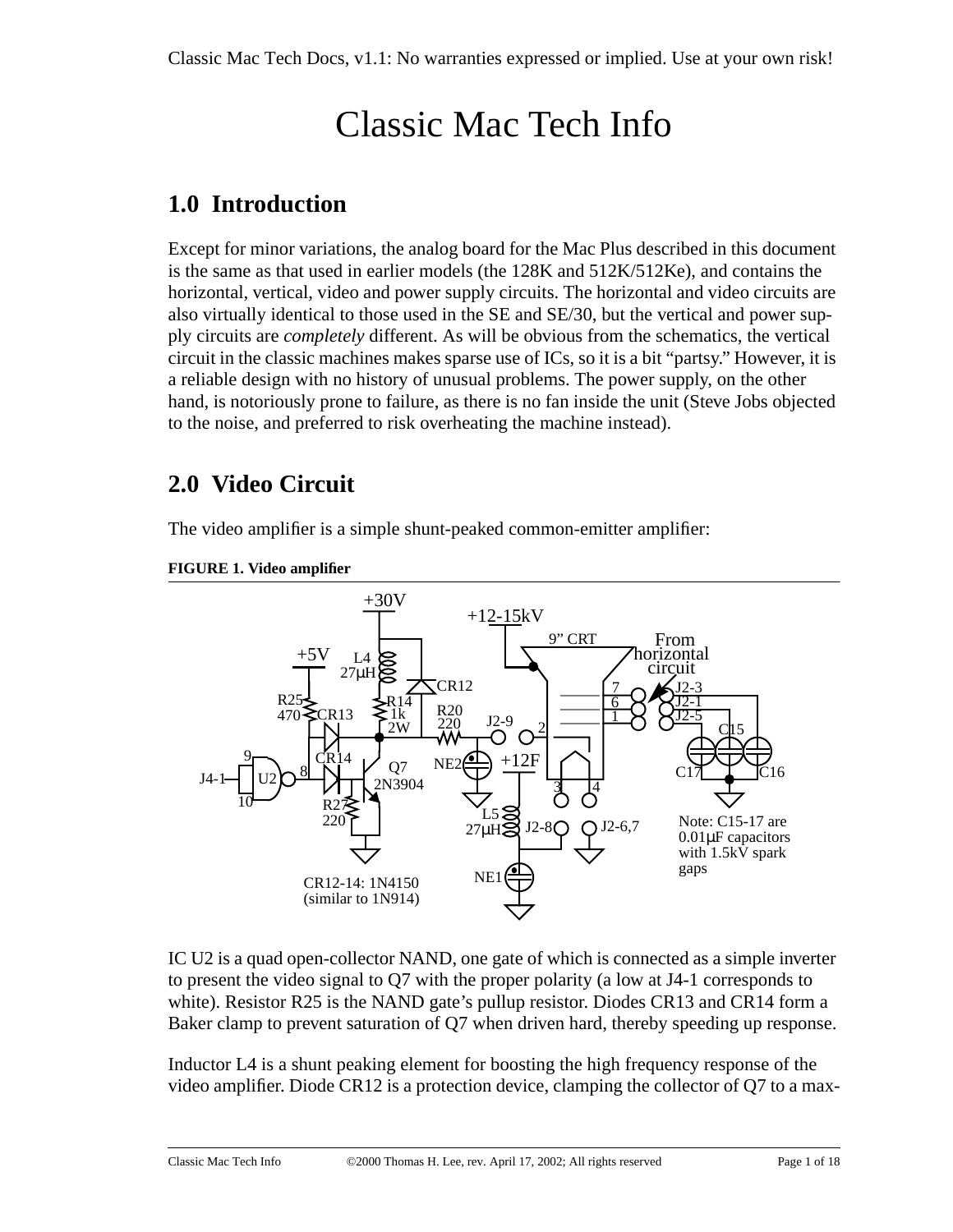imum of a diode drop above 30V, despite inductive kickback from L4, and even if some CRT fault occurs. Resistor R20 limits the current under the latter fault condition.

The two neon bulbs act as voltage clamping devices to prevent serious overvoltages on the filament and cathode terminals of the CRT. Similarly, the 1.5kV spark gaps integral with C15-C17 act to protect the CRT under transient fault conditions.

Finally, inductor L5 provides ac isolation between the CRT and the 12V filament supply.

# **3.0 Horizontal Circuit**

The high voltages in this circuit are all byproducts of horizontal deflection. The TTL-level horizontal drive signal from the main logic board is inverted by open-collector NAND U2 (here connected as a simple inverter, with pullup resistor R26). The inverted signal then feeds a small driver transistor Q6, whose output couples to the horizontal output transistor Q3 through isolation transformer T2. Components R12 and C12 are snubbers that dampen voltage spikes appearing across the primary of T2 during turnoff of Q6. Flyback transformer T1 has multiple outputs. Pin 2 drives the horizontal deflection yoke, and C3/CR1 generate a boosted  $V_{CC}$  at pin T1-4. A special tap (with an integral high voltage rectifier) provides the 12-15kV 2nd anode CRT potential. Checking the HV rectifier requires a special tester, because it is actually a series stack of numerous lower-voltage units, and ordinary ohmmeters don't apply enough forward bias to turn it on; you can only test easily for a shorted rectifier in general. Pin 8, through rectifier CR10 and filter capacitor C14, provides +30V for the video amplifier circuitry. Pin 7. T1-7 (through C8) and the high voltage kickback appearing at the collector of Q3 (through CR11) together generate up to  $+500V$ for focus at J2-3 and +150-750V for CRT screen grid bias (brightness) at J2-1. The same kickback, through C7, CR9, R13, and C9, generates –25 to –75V CRT G1 bias (the precise value is determined by the front panel contrast control) at connector pin J2-5.

The circuit includes controls for adjusting width, focus, brightness and contrast. The first three controls are board-mounted trimpots that are accessible only once the case is opened. The contrast control is the one accessible to the user at the front panel of the Mac.

Early versions of the analog board used an underdesigned flyback transformer that was somewhat prone to failure (generally with shorted windings). Interestingly, the analog board was designed from day one to accommodate two different transformers, which explains why there are two sets of holes in the PC board for transformer mounting. The smaller diameter ring of holes is for the original, wimpy transformer. Later production units used a beefier transformer that had low failure rates.

Other upgrades to improve reliability include a change in (nonpolar electrolytic) C1 to a 50V or 100V unit (from 35V), and changing 3A rectifiers CR1 and CR5 (GI854, equivalent to Motorola MR854) to 5A units. For the latter, Motorola part number MR824 seems to have been a popular choice.

The schematic for the horizontal circuit is as follows: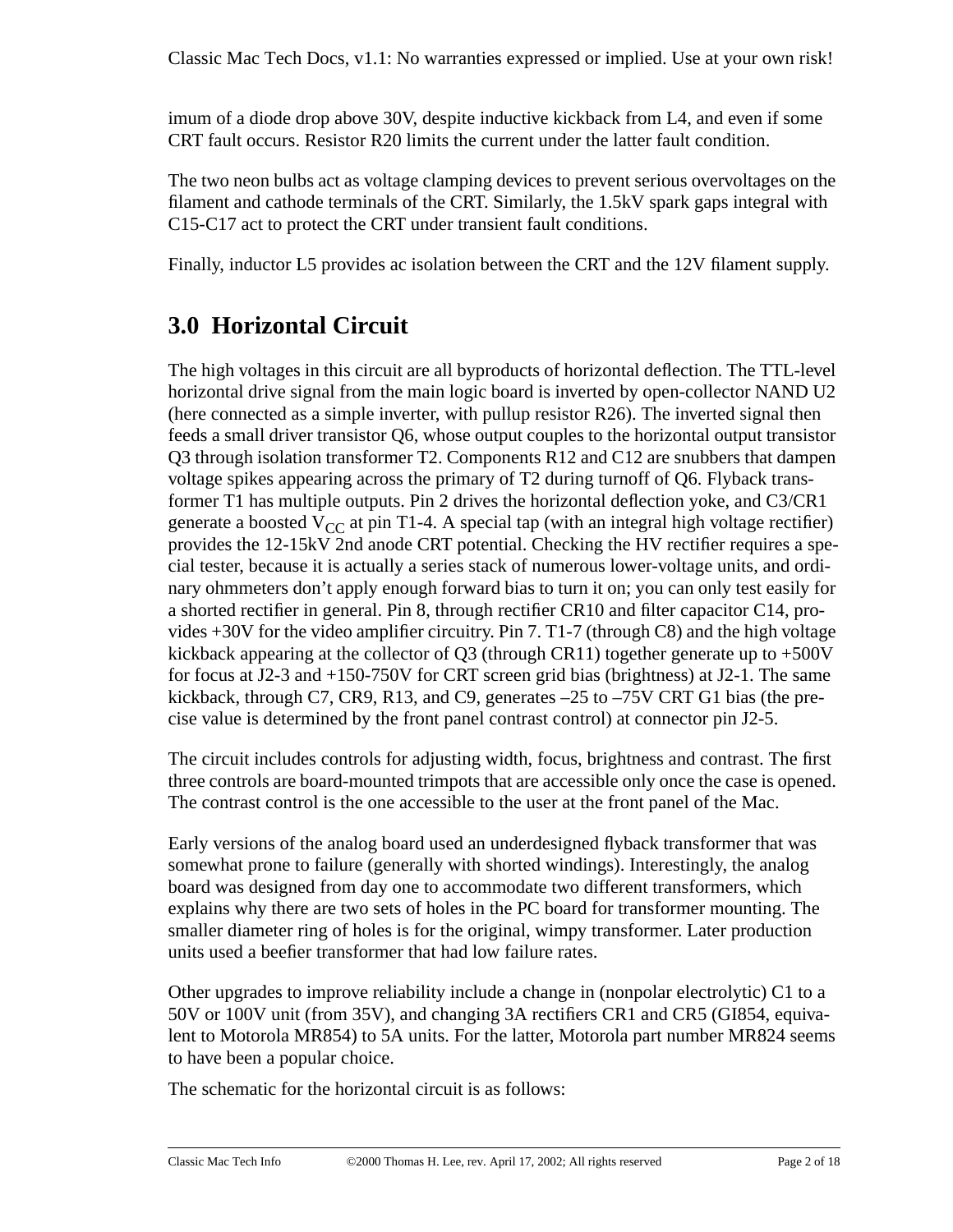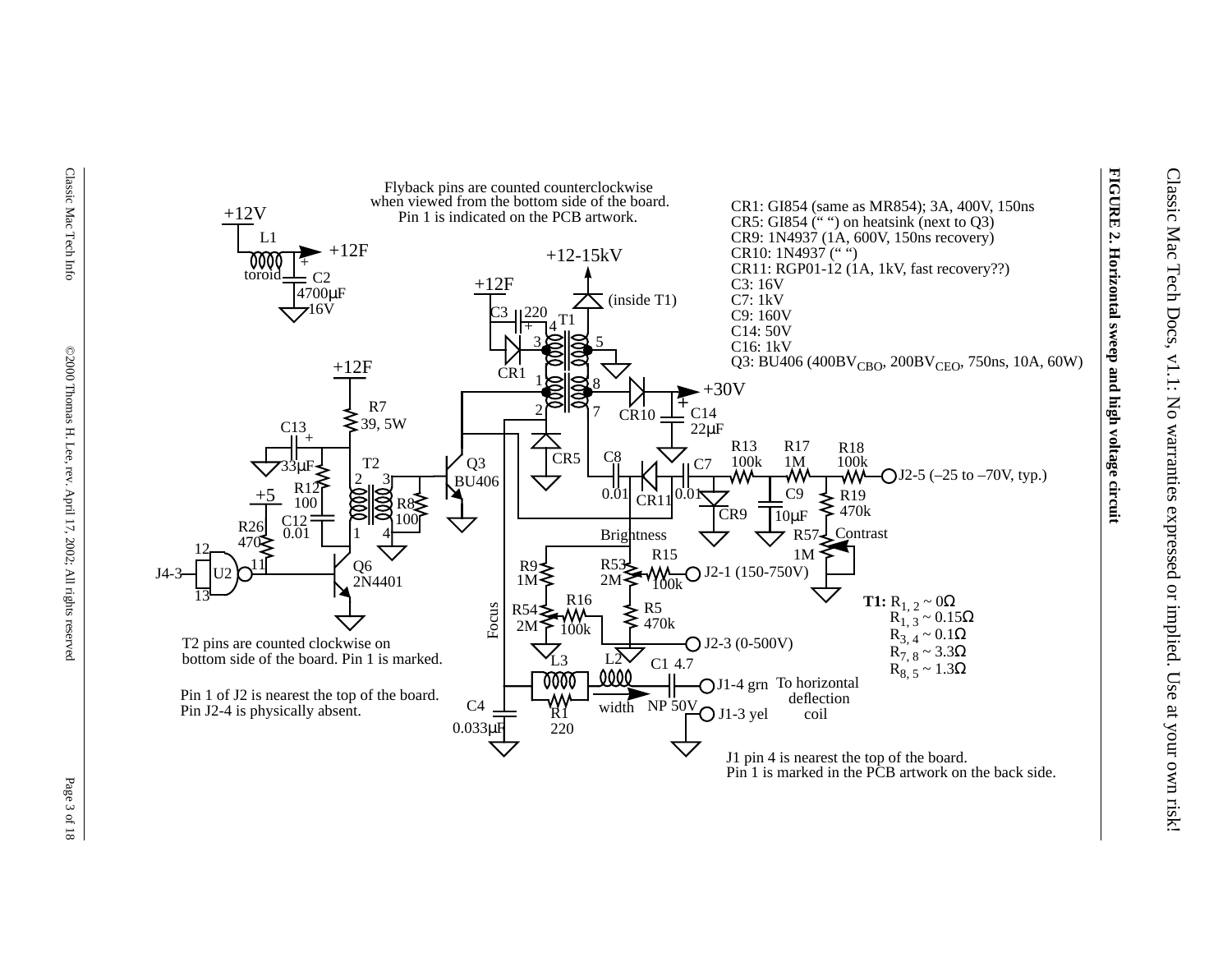The solder joints on the deflection yoke connector J1 are **notoriously** unreliable. These should *always* be resoldered as a matter of course because a visual inspection does not always reveal problems such as hairline cracks. Flakiness here results in symptoms that include an intermittent raster, no raster, or a single vertical or horizontal line in the center of the CRT. Without question, this is the most common problem with the analog board. Many old Macs are tossed in the trash because of this; I know, because I've fixed many that were retrieved from dumpsters.

The horizontal windings of the yoke have a low DC resistance  $(\sim 0.2 \text{ ohms})$ . You should measure an infinite resistance between the horizontal and vertical windings.

The flyback transformer T1 may be checked out with an ohmmeter for basic functionality. Approximate interwinding resistances are listed on the schematic, and should be used only as a rough guide. Suspect failure only if the values you measure are very different from the ones in the schematic. (When testing, also verify the proper *lack* of continuity between windings that should not be connected.)

Be sure to use a **nonmagnetic**, **nonconductive** hex tool to adjust L2's core (you can get these at places like Radio Shack, or make them yourself out of chopsticks, toothbrushes, etc., if you're really determined to do everything from scratch). Width increases as the core is withdrawn from the windings, and is a minimum when the core is centered in the windings.

There is no adjustment for horizontal linearity, but it is sensitive to L3 and R1, among other things. Try fiddling with those if you are sufficiently unhappy with the linearity.

Capacitor C1, which does fail fairly often (usually in a visible way -- check for bulging and cracking at its bottom, where it meets the circuit board), is 3.9µF in many versions. Replace it **only** with a **nonpolar**, low loss (**low ESR**) unit rated at 50V or more. This capacitor can be a little difficult to locate on occasion, however, so if you are in a hurry, I've had excellent success substituting a parallel combination of four 1.0µF ceramic disk capacitors (there's plenty of room; build it up as a module of four caps, and use two pieces of bus wire to connect it to the pc board). These are readily available and inherently nonpolar, and the parallel combination reduces the overall ESR to lower values than the suggested replacements.

# **4.0 Vertical Circuit**

Compact models developed after the Plus use the ever-popular TDA1170 IC for the vertical deflection circuitry, but the classic Macs use an equivalent circuit made out of standard parts and a boxload of discretes: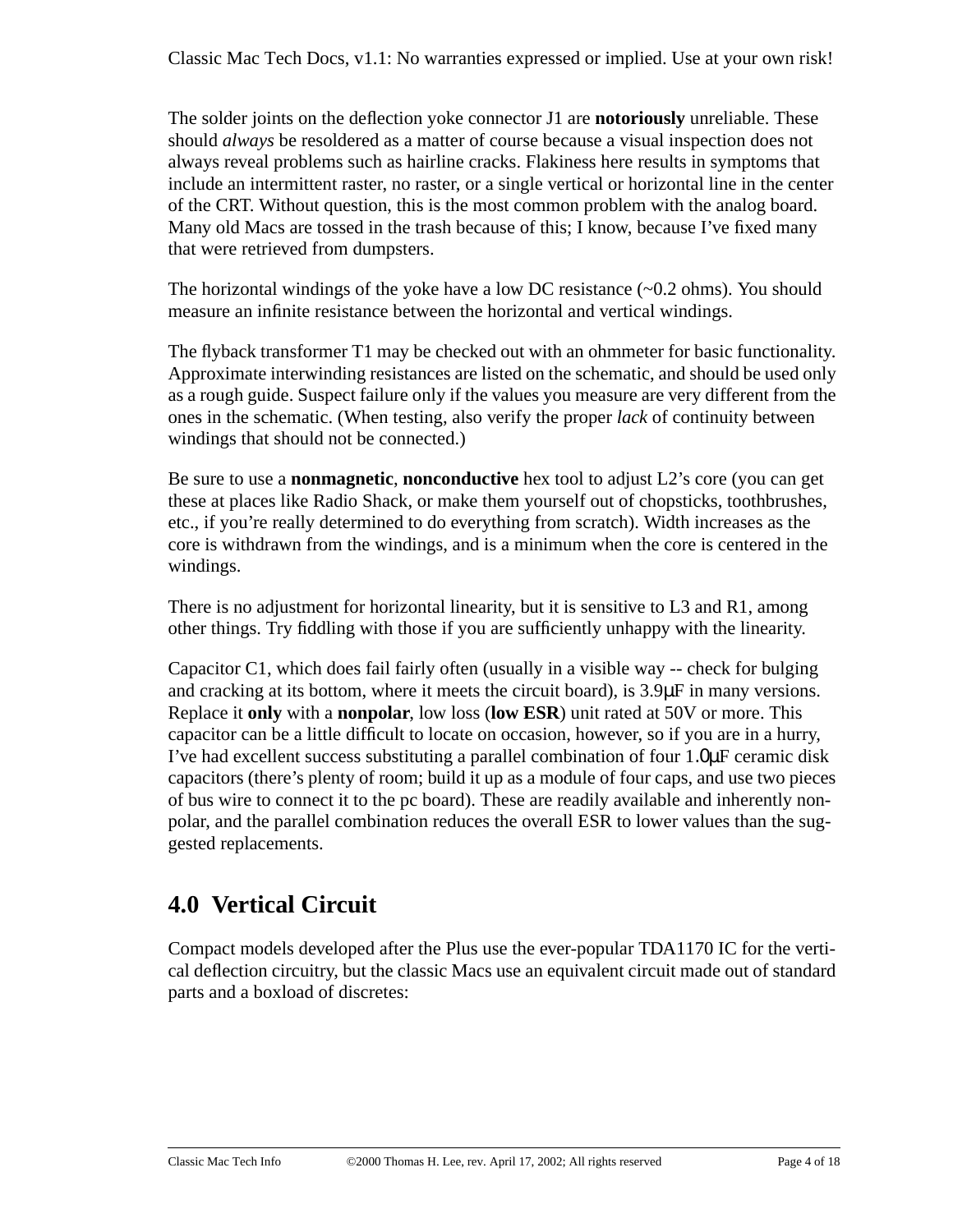

**FIGURE 3. Vertical sweep generator**

The asymmetry in the current-handling capabilities of the various power supply voltages leads to somewhat idiosyncratic circuit design here. The vertical yoke is referenced to the +5V supply instead of ground, and the driver circuitry swings above and below this value.

The aim of all magnetic deflection circuits is to cause (to first order) a sawtooth current to flow in the yoke. In this circuit, feedback is used to force this condition. The voltage across R11 is proportional to the current flowing in the yoke, and the voltage at J1-2 is therefore a measure of yoke current, offset simply by 5V. The third op-amp compares this current signal to the sawtooth voltage generated by (resettable) integrator formed by the middle op-amp, and adjusts the base drive of Q1 and Q2 accordingly to maintain equality.

The height is adjusted by varying the RC time constant of the integrator, accomplished here by tweaking trimpot R55.

Resistor R4 is a dummy load that keeps the loop happy even if the yoke is disconnected or otherwise open-circuits.

The incoming vertical sync signal at J4-5 is normally high during sweep. It goes low when the sweep is to reset. The top inverter-connected NAND gate activates integrator reset switch Q5, zeroing out the charge in the integration capacitor C10. This action forces pin 14 of op-amp IC U1 to go to 5V. After the switch is opened, the integrator ramps linearly up from 5V.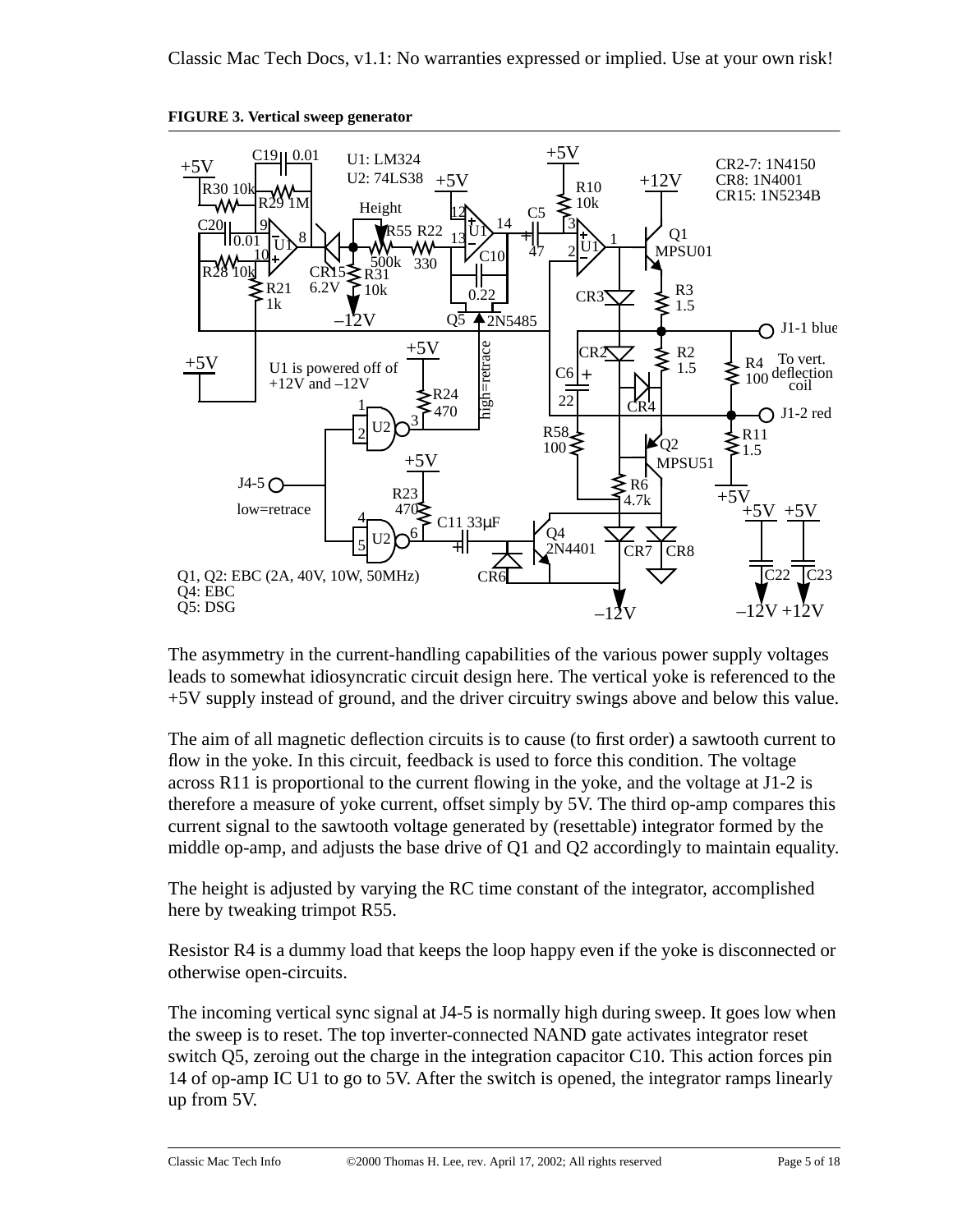The bottom inverter activates Q4, effectively increasing the negative rail for the output buffers to –12V from ground for a brief interval.

The vertical deflection yoke measures about 8 ohms or thereabouts at DC, and should show no continuity to the horizontal deflection windings. As with other such measurements, only gross departures from the nominal DC values should be considered cause for suspicion.

# **5.0 Power Supply Circuit**

Another Achilles heel of the classic Macs is the switching power supply, specified to provide a maximum output of something like 60-65 watts. Unfortunately, the original designer underestimated the special demands that switchers place on components (such as filter capacitors and rectifiers), especially when there is no fan to keep things cool. As a result, the unit is underdesigned and prone to failure.

The power supply may be decomposed into two main modules. One simply takes in 120VAC and produces a raw, +170V unregulated source. The second converts this high voltage into three regulated DC outputs:  $+5$ ,  $+12$  and  $-12V$ . Only the  $+12V$  output is actually regulated directly; the rest are slaved to the  $+12V$  output through transformer turns ratios. A linear regulator IC on the motherboard produces a  $-5V$  output from the  $-12V$ produced by the main power supply.

The first module takes the signals from all three terminals of the AC power line, and filters them through line filter LF2, which is trifilar wound on a toroid. A fuse and spike-suppressing capacitor C38 protect the unit from gross faults. One more line filter, LF1, with R61, C33 and C37 complete the functions of protection and EMI suppression ahead of the on/off switch. Thermistor R39 limits surge currents through the bridge at powerup. Capacitors C35 and C36 filter the output, and bleed resistor R41 improves safety by discharging the deadly filter capacitors when the computer is turned off. This part of the circuit is very reliable, and has no known pathological failure modes.

#### **FIGURE 4. Raw 170VDC power supply**



LF1 pins are marked on component side of board.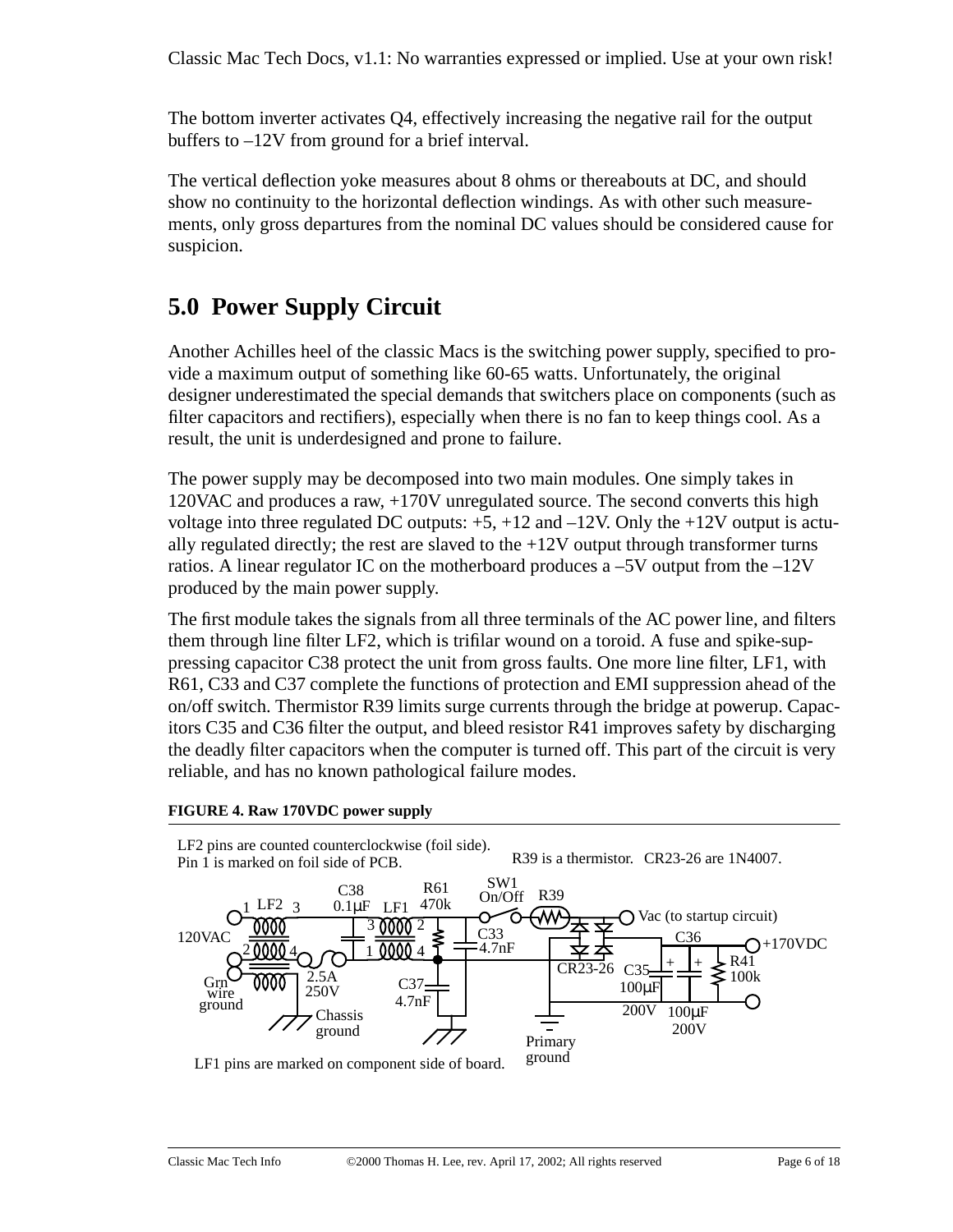The switching power supply proper has three different subparts. One is a feedback controller, another is the actual switching converter, and the final is an array of output rectifiers and filters. The latter two subcircuits are where the most frequent failures occur.

First, here's the control circuit:

**FIGURE 5. Feedback control circuit**



The feedback control circuit monitors the  $+12V$  supply voltage through a voltage divider comprising R35, R56 and R38. This divided-down voltage is compared with a 6.2V zener diode-derived reference voltage (from R34 and CR19). The system tries to maintain equality of the voltages presented to the input terminals of the op-amp by driving the switching converter more or less hard as necessary to maintain a constant output voltage. An optoisolator (U3) couples the control circuitry, which is all referenced to digital ground, to the core switching converter, which is referenced to primary ground. Resistor R56 (located just above the speaker) allows fine adjustment of the output voltage. Stability of the feedback system is assured by C21, R37, C27 and C28, which together constitute a combined lead-lag compensator.

If the +12V supply voltage is too low, the LED inside the optoisolator is driven with less than normal current. This, in turn, reduces the current through the optoisolator's transistor, which ultimately commands the switching core to increase its output. The opposite happens if the supply voltage is too high. This inverse relationship between LED drive current and power supply output can be understood studying the schematic of the switching converter proper: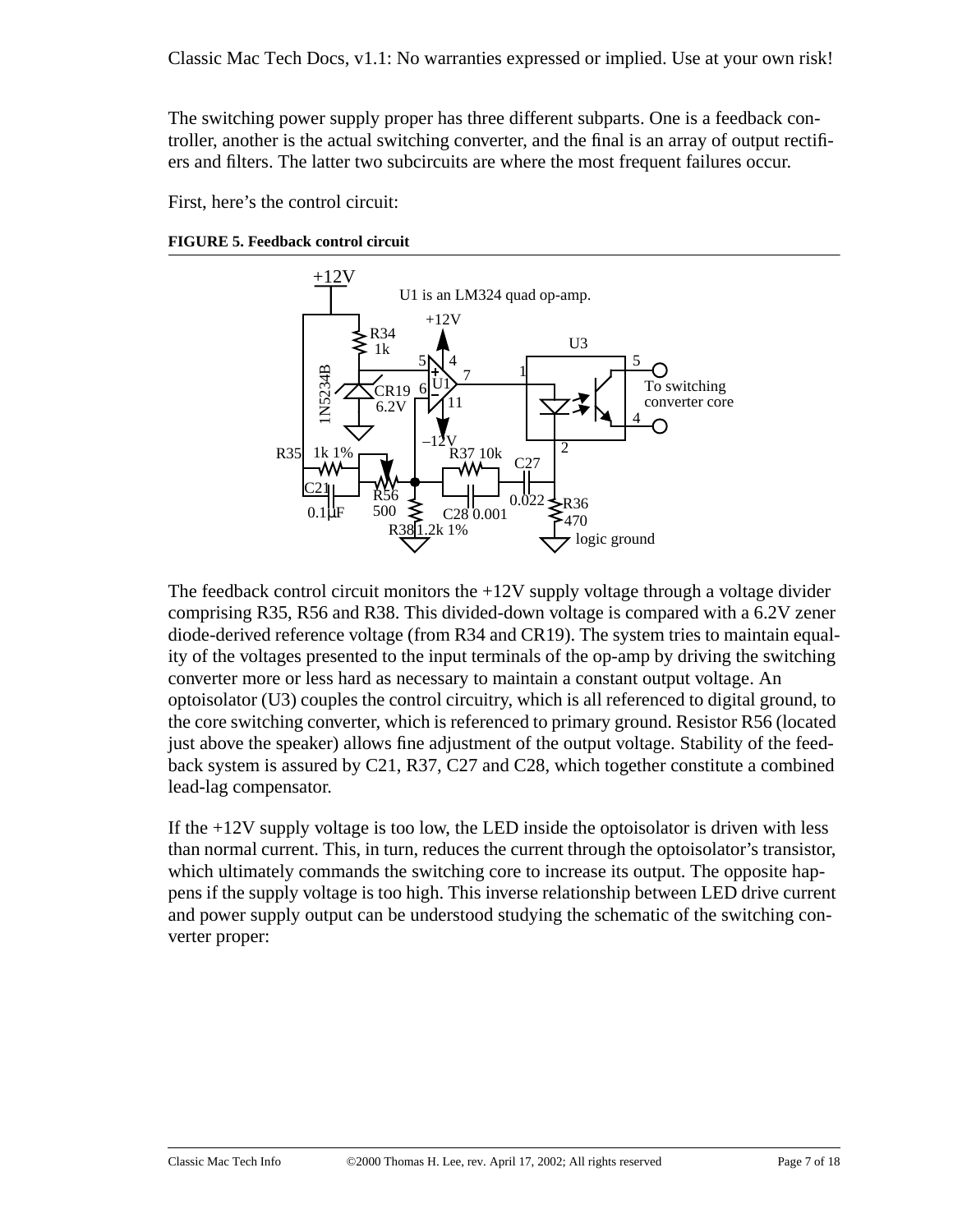



Transistor Q11 acts as a switch. When it turns on, the current through the primary of T3 (pins 9 and 10) starts ramping up, coupling energy to numerous secondary windings (only one of which is shown in this schematic). One secondary winding shown in the figure (T3- 6) is connected to the base of Q11 (through R46) with a polarity that provides regenerative (positive) feedback, causing Q11 to latch, and assuring continued charging of the output. As current builds up, the voltage at the top of R47-49 rises, causing more and more current to flow through Q9, and a consequent increase in the voltage drop across R45. Eventually SCR Q10 turns on, shorting the base of Q11 to a negative rail generated by the secondary winding shown (pins 6 and 7), after rectification by CR28 and filtering by C39. The regenerative feedback by T3-6 acts to pull charge rapidly out of the base of Q11, causing a fast turnoff once initiated. This action also recharges C39 at the same time.

Capacitor C40 feeds the collector voltage of Q11 to T3-8, which is coupled to T3-6, closing a feedback loop that produces oscillation with a switching frequency in the low 10's of kHz range.

The voltage regulation loop works by varying the time at which SCR Q10 turns on to shut of Q11. When the 12V supply voltage has reached the correct value, the feedback control circuitry steals less current away from transistor Q9, allowing more current to flow through R45, causing the SCR to turn on sooner. If the 12V supply voltage is too low, turn-on of the SCR is deferred, allowing more charge to transfer to the output to boost the voltage.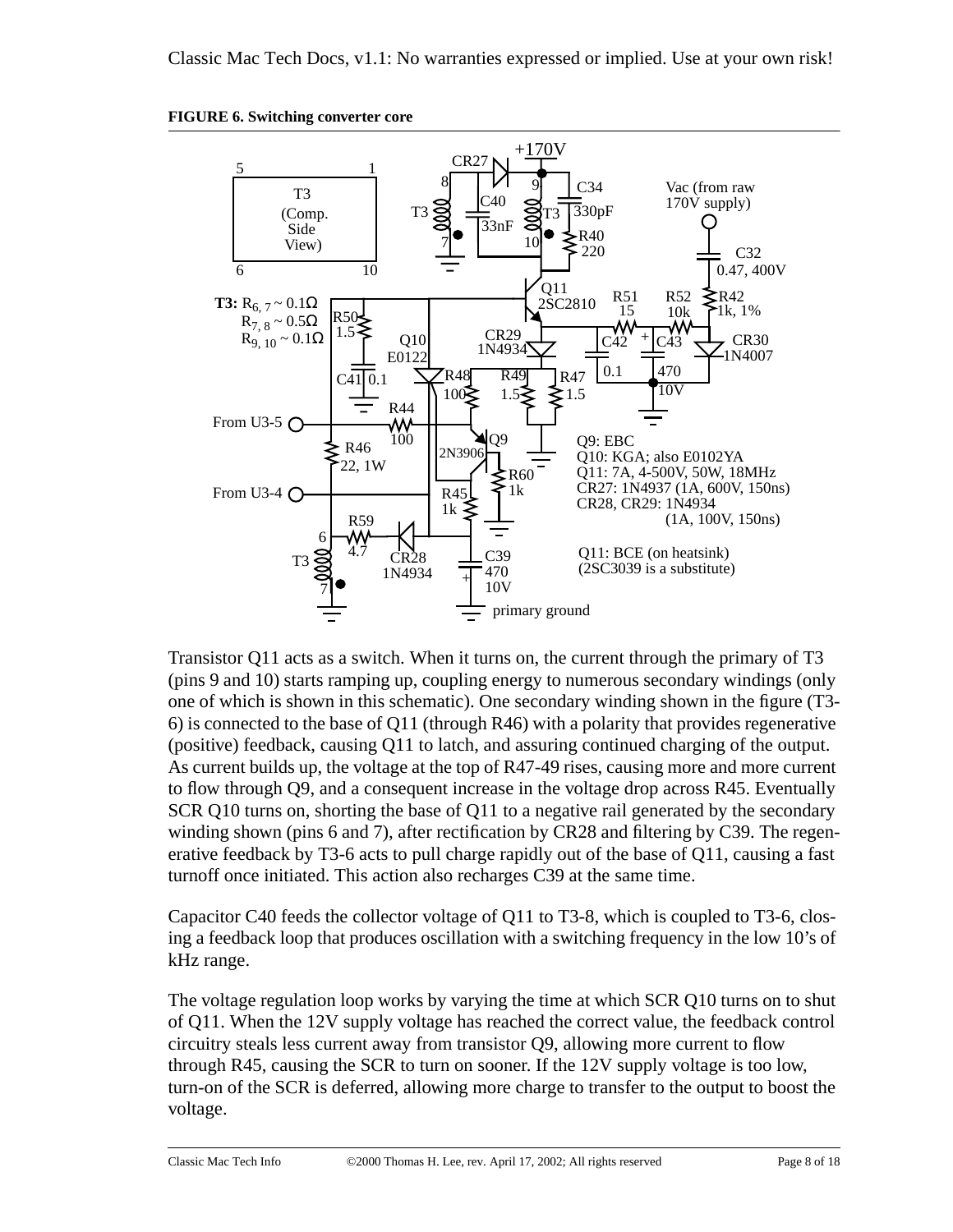Classic Mac Tech Docs, v1.1: No warranties expressed or implied. Use at your own risk!

Spikes across the transformer windings are snubbed by series RC networks R40-C34 and R50-C41.

This type of circuit suffers from a "chicken-and-egg" startup problem: if all outputs are zero, they stay zero. To get things going in the first place, some of the raw ac line voltage is coupled into this circuit through C32 and R42. It is rectified by CR30 and filtered by R52, C43, R51 and C42. The resulting modest negative voltage pulls the emitter of Q11 downward enough to turn it on and get things going. Once the switching core has started to operate, Q11's emitter voltage rises enough to make the startup network irrelevant from that point on.

Three of the five secondary windings of T3 are rectified and filtered to provide the  $+5V$ ,  $+12V$  and  $-12V$  outputs, as shown in the following schematic:



**FIGURE 7. Power supply output and crowbar circuitry**

CR20, CR21 and Q8 are mounted on heatsinks.

All three outputs are filtered with textbook LC "pi" networks. Adjust the voltage trimpot so that the +12V output (as measured at the external floppy connector) lies between 11.9V and 12.75V, and the 5V output lies between 4.85 and 5.15V. Inability to get both the 12V and 5V outputs within spec can be caused by a failure or drift in components, but most often is caused by simple deterioration of connector contacts. Simply cleaning power harness contacts, or resoldering where they connect to the circuit boards, fixes 90+% of such problems.

Weak spots in the power supply design include the rectifiers CR20 and CR21, and the filter capacitors. They run very hot because of the absence of a fan, and this shortens life considerably. Common upgrades are to use Motorola Schottky rectifier MBR1045 (10A, 45V) for CR20 and (ultra)fast recovery rectifier MUR410 (4A, 100V, 35ns) for CR21. Fast recovery rectifier CR22 has no documented history of unusual problems, presumably because the total current pulled from the –12V supply is low.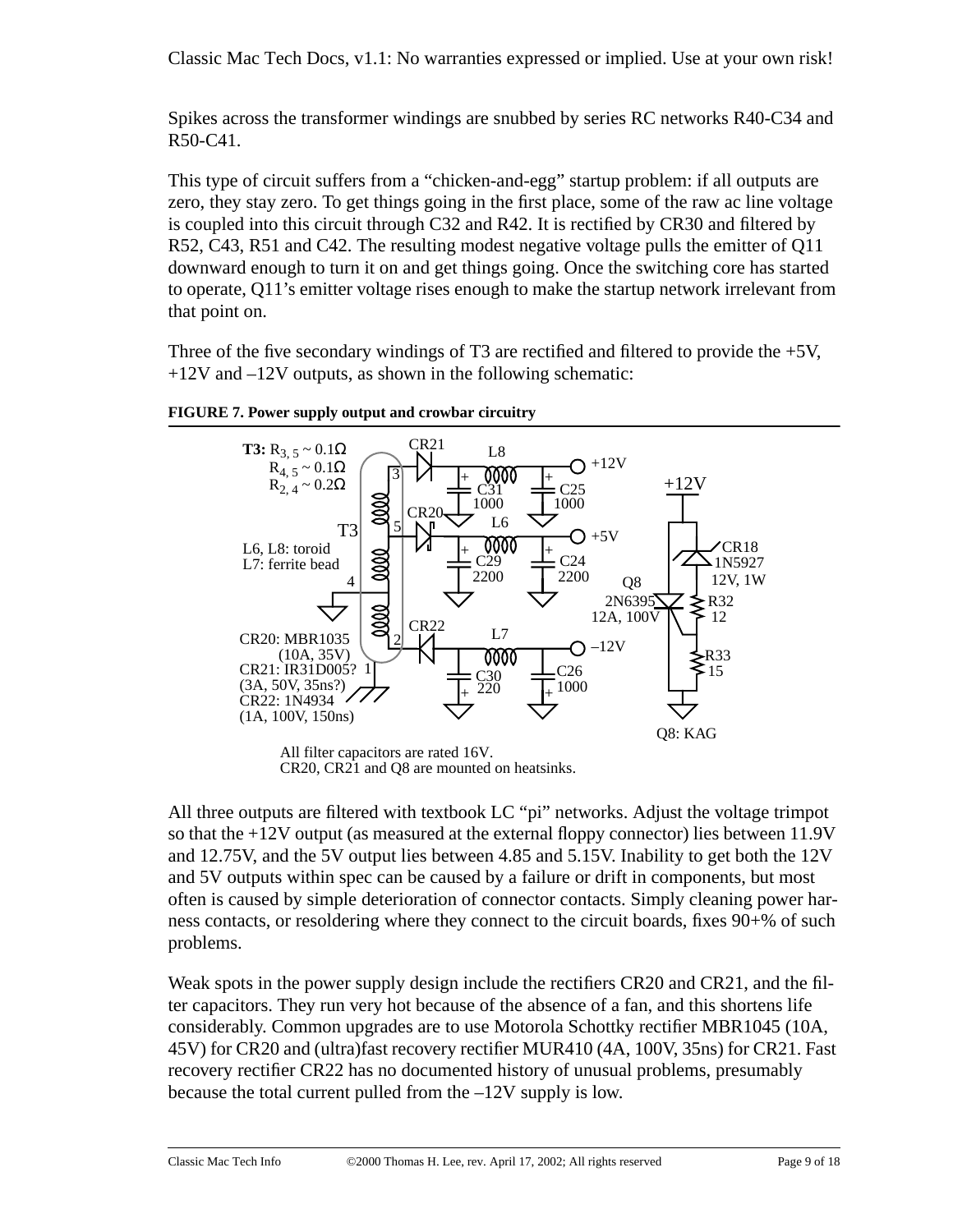The computer is protected against gross regulation failures that would lead to excessive supply voltages. Twelve ampere crowbar SCR Q8 turns on if there is a dangerous overvoltage (on the order of 15%) on the +12V supply, indicating a regulator failure (or misadjustment of R56). The resulting short circuit shuts everything down. Q8 is a 2N6394 in some versions; the only difference is that it is rated at 50V instead of 100V. Both SCRs will work fine.

After the crowbar has been activated, the power supply periodically tries to recover, emitting a characteristic "whup-whup-whup" sound as long as the overvoltage problem persists. To make sure that the problem is not caused by an improper setting of voltage control R56, turn it to the most *clock*wise position (when viewed from the foil side of the PCB) to minimize the output voltage setpoint. If the "whup-whup" sound is still heard, it indicates a major problem elsewhere.

# **6.0 Connectors**

There are three connectors on the analog board. Most of the connections have been documented piecemeal in the previous sections, but it's handy to have everything in one place for quick reference:



**FIGURE 8. Connectors as viewed from the component side of the analog board**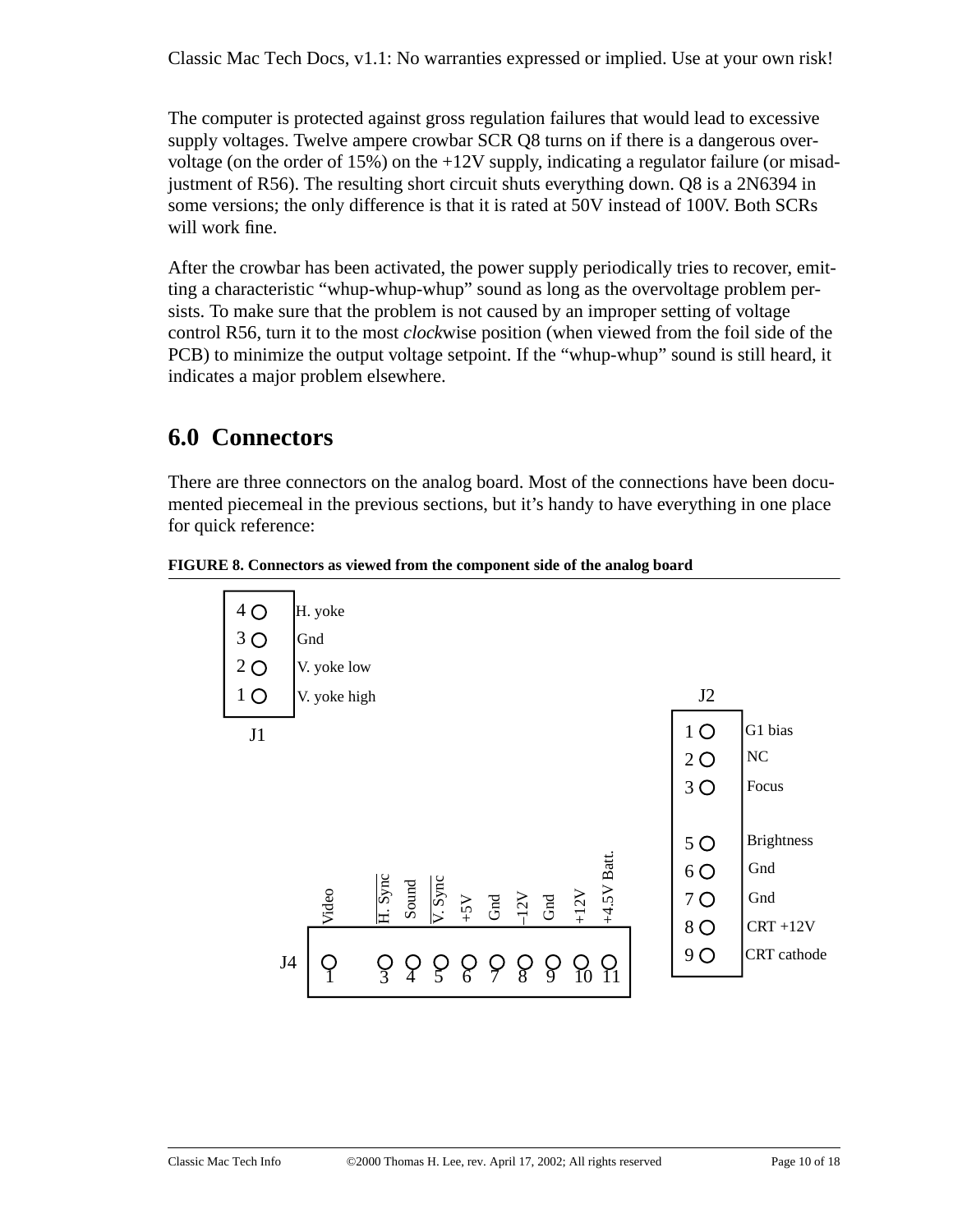# **7.0 Appendix: More Random Info**

### **7.1 Using PC and Surplus Parts with Classic Macs**

Finding parts for Classic Macs can be difficult at times, so it's occasionally useful to know how to adapt components intended for the PC world to fix a Mac.

### **7.1.1 Monitors**

The 9" CRT in the classic Macs is definitely cute, but it is just as definitely small. Several manufacturers once made adapters and monitors that not only expanded the screen's size, but also permitted more text to be displayed at any given time. Unlike those products (which are no longer available), the modification described here only gives you a larger screen, period. It's the electronic equivalent of putting a magnifying lens in front of the existing CRT.

Most older PC monitors are at least 12" in size, and the added area is significant. Unfortunately, they're also often green or amber, and most people find them a little hard on the eyes when used with a Mac. If you can locate a black and white unit (somewhat rare), you'll be a lot happier with the results. You can also interface to a modern color monitor.

Beyond that consideration, there are two technical issues to contend with. One is that the Mac produces horizontal sync and video signals that are logical inverses of what TTL PC monitors expect (the vertical sync signal is just fine, however). The second consideration is that the ~22kHz horizontal sync frequency generated by the Mac is substantially higher than the ~16kHz expected by old PC monitors, so you'll almost certainly have to fiddle with the timing network in the monitor to insure synchronization (this issue usually disappears if you are interfacing to a multisync monitor, but the instructions here don't give the pinouts for that). Inside some monitors, there is a small trimpot to adjust the frequency. In others, you will have to change a resistor. Clearly, such a modification is **only for those with advanced circuit skills**. Schematics of the monitor are a big help, too. In many old monitors, a 555 timer IC is used as the horizontal oscillator. Look for one (there may be two) and, in particular, look for precision 1% resistors (typically there are two of them) and/or a precision capacitor near the 555. These are almost certainly the timing elements. Increasing the frequency by a factor of about 1.38 requires a reduction in RC product of that same factor. The easiest method is probably to place a potentiometer in parallel with the larger of the two precision resistors. Keep the leads absolutely as short as possible to avoid interference from other signals generated nearby; you can fry the deflection circuitry if you do not observe this precaution. Choose a potentiometer whose maximum resistance is about 5x larger than the fixed resistor it is to parallel. That should give you enough adjustment range to get the monitor to lock to the Mac's higher sweep frequency. Set the pot initially to the maximum resistance (and **never** allow the pot to go too low in value, or you will once again risk frying the works; always start the pot in the position of maximum resistance, and work down, taking care not to go too far), and then power up the monitor. Adjust the pot until the display stabilizes. As an additional check, turn the monitor off then on again, and verify that lock is maintained. If not, readjust the pot and repeat the test.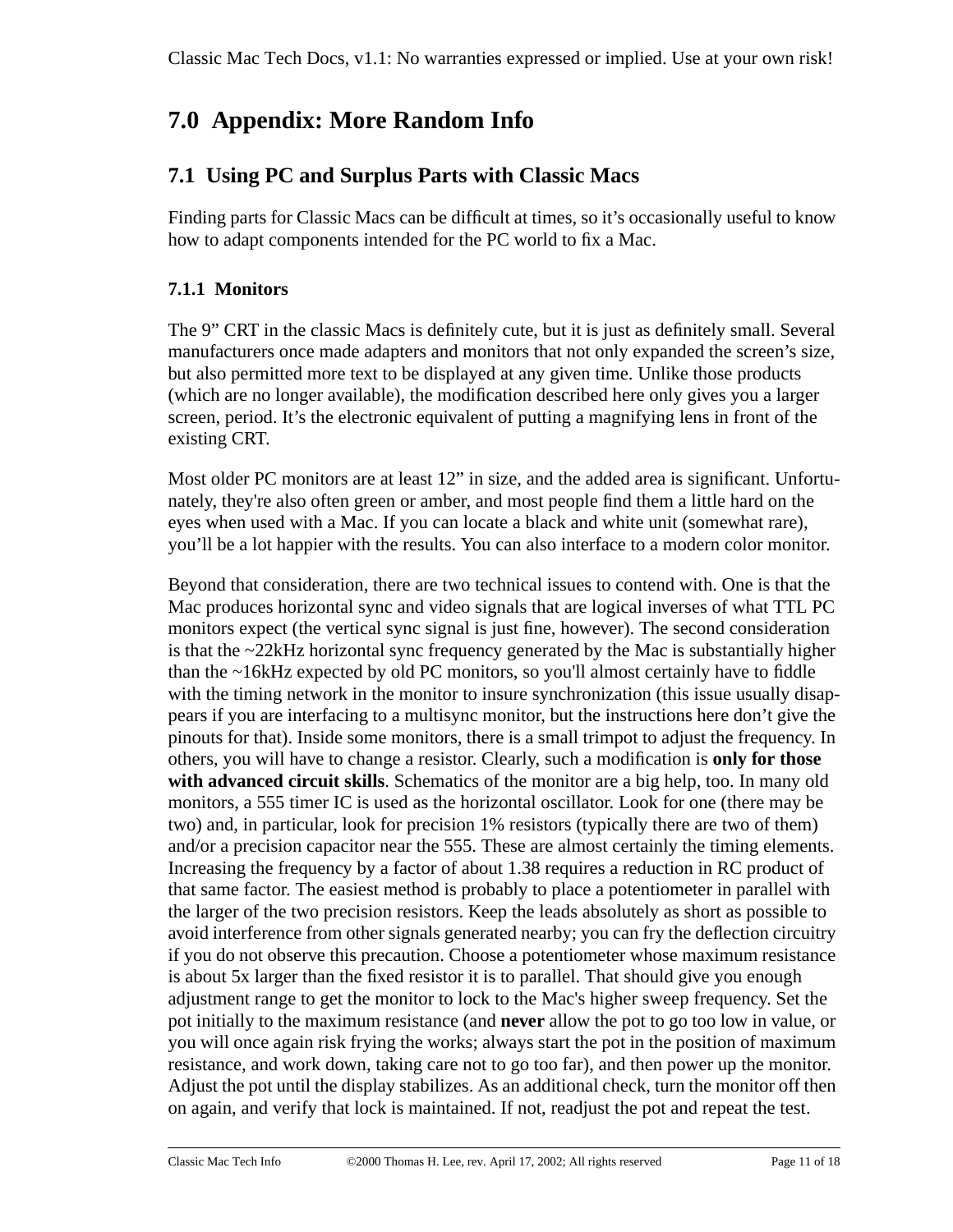For the necessary signal inversions a cheap 7404 or 74C04 hex inverter IC does fine; just be sure to include a power supply bypass cap, and ground all unused inputs if you use the 'C04 CMOS inverter (an alternative is to connect the extra inverters in parallel with the main ones). The inverted and other motherboard signals should be wired to a female DB-9 as follows:

| Motherboard (J4) Signal  |               | DB-9 Pin            |
|--------------------------|---------------|---------------------|
|                          | Video         | 7 (after inversion) |
| $\mathcal{R}$            | <b>H</b> sync | 8 (after inversion) |
| $\overline{\mathcal{L}}$ | Vsync         |                     |
| 7.9                      | Gnd           | 1, 2, 6             |

### **7.1.2 Mice**

Remarkably, **old** PC bus mice turn out to have **all** the same internal workings and output signals as classic Mac mice. All that is needed to convert for use in Macs is to substitute a male DB-9 Mac connector for the DIN-9 PC connector as follows:

|                | DIN Pin (PC) Function/Signal DB-9 Pin (Mac) |     |
|----------------|---------------------------------------------|-----|
| $\mathbf{1}$   | $+5V$                                       |     |
| $\overline{2}$ | XA/left                                     | 4   |
| 3              | XB/right                                    | 5   |
| $\overline{4}$ | YA/up                                       |     |
| 5              | YB/down                                     | 8   |
| 6              | left button                                 | (7) |
| $\overline{7}$ | mid button                                  | (7) |
| 8              | right button                                | (7) |
| 9              | ground                                      |     |

Note that any or all of the PC mouse buttons can be used as the single Mac mouse button. I've wired all the buttons together in all the conversions I've done, as shown in the table above, so that clicking any one of them makes something happen.

### **7.1.3 Keyboard vs. telephone cables, and keyboard notes**

Extremely important: **Never** substitute a standard telephone cord for the keyboard cable! The Mac deviously reverses the connections on one end, just to assure incompatibility with telephone cables. But the situation is worse than mere incompatibility: If you make the mistake of using a standard telephone cable, you will apply power to the keyboard in reverse polarity, virtually assuring the destruction of either the keyboard or the Mac (or both)!

You can modify a standard telephone cable for Mac use by cutting off the connector on **one** end, and replacing it with a new RJ-11 connector in reverse order.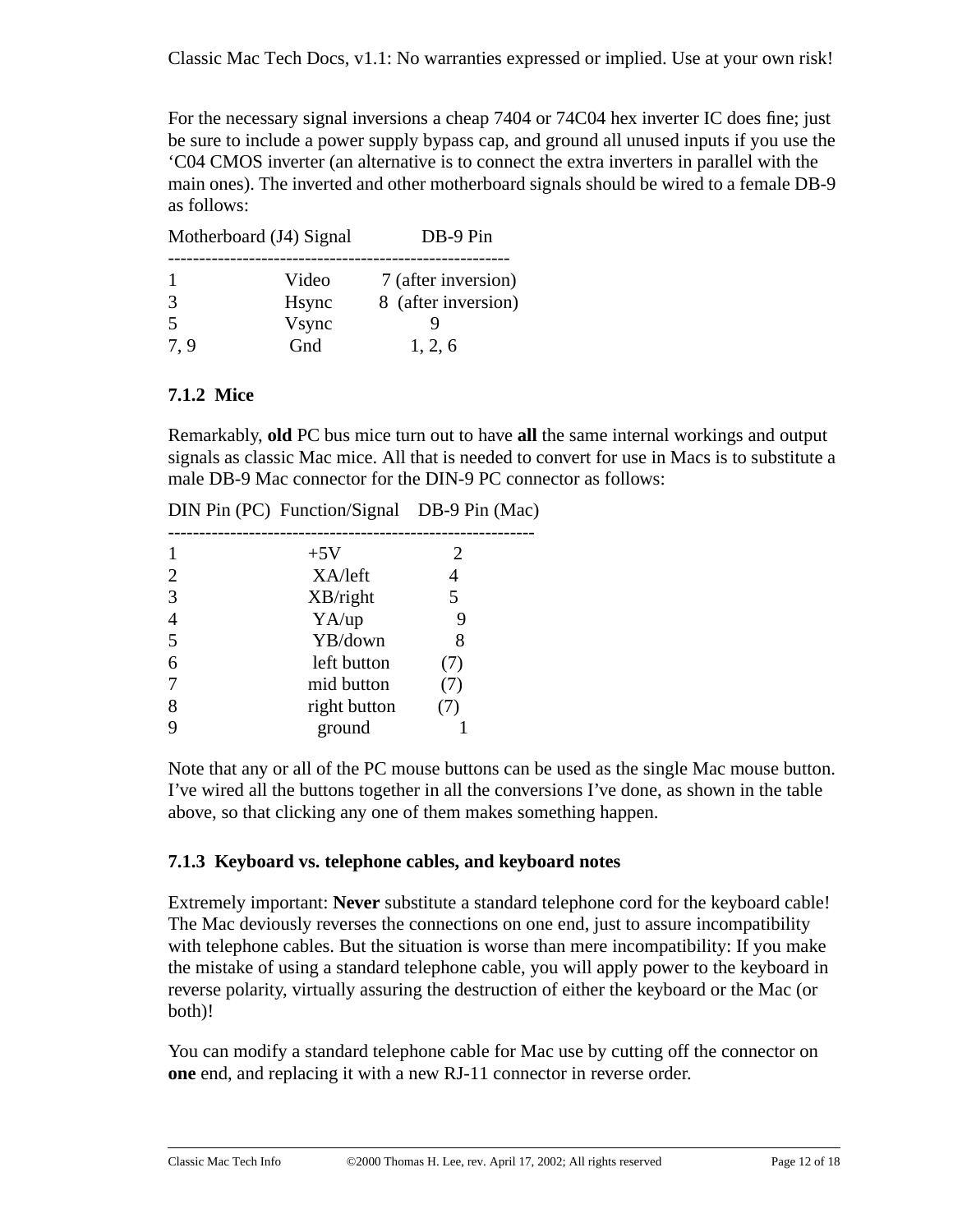Keyboards from any classic Mac can be used on any other classic Mac, contrary to the assertions of some. I've tested this personally with all models of classic Macs.

PC keyboards are completely incompatible with Mac keyboards (both the keycodes and hardware interfaces are totally different). There is no practical way to modify them for Mac use, so just abandon this idea altogether.

### **7.1.4 Floppy Drives**

PC floppy drives are so different from those of the Mac that there is no practical way to convert them into Mac drives. Both the format of data storage on the disk, as well as the nature of the interface, are completely different. In particular, Mac drives have more "smarts" built into them, containing much of the circuitry found on floppy controller cards for PCs. Also, classic Mac drives vary their rotational speed (spinning faster when accessing data on the outer tracks, in order to maintain a roughly constant linear data density), but PC drives run at a fixed speed and have no means for varying it. So, just give up the idea of converting a PC floppy drive for Mac use, especially since inexpensive used Mac drives are now readily available on the surplus market. This difference also explains why you can never read 800K disks in a PC floppy drive. Software, no matter how cleverly written, cannot overcome the fundamental hardware incompatibility. The Apple Superdrive (FDHD) is a complex widget that manages to accommodate 800K/1.4M Mac formats, as well as 1.4M PC formats. But standard 1.4M PC floppy drives are much less capable mechanisms, making the transfer of data from old Macs to PCs through 800K floppy disks ("sneaker net") impossible.

Alas, there does not appear to be any simple way to use Superdrives on classic Macs. Connecting a Superdrive to a classic Mac merely gives you another 800K drive; the extra capability is ignored. A company called Applied Engineering once made a unit called the AEHD+, which did impart 1.4M capability to old Macs such as the Plus and original SE (except that you could not boot from the AEHD+). It accomplished this by integrating a special controller card, working in tandem with special driver software. The AEHD+ is no longer made, and is rare enough not to show up too often even at places like eBay, unfortunately. If you do locate one, make sure that it is the AEHD+, and not just the AEHD. The latter is a plain old 1.4M drive for use with machines that already support such drives. When connected to a Plus, an AEHD will simply behave as an 800k drive.

Contrary to popular belief, an 800K drive can be used on a Mac 512K without first performing a ROM upgrade (or any other hardware modification), as long as the HD20 init is installed. This init (available for free download from Apple's own website, ftp:// ftp.info.apple.com, as well as numerous other sites) patches the system file to enable the HFS filing system. The Mac 512KE (and the Plus) already has this code in its upgraded ROM. The HD20 init can be downloaded from a number of ftp sites, including Apple's.

Occasionally, you may encounter problems after installing 800K drives in the older models. Cutting pin 20 of the floppy cable often solves many of these problems. The signal on this pin controls the floppy speed in 400K drives. 800K drives do not use this signal, but some revs of 800K drives may be confused by its presence.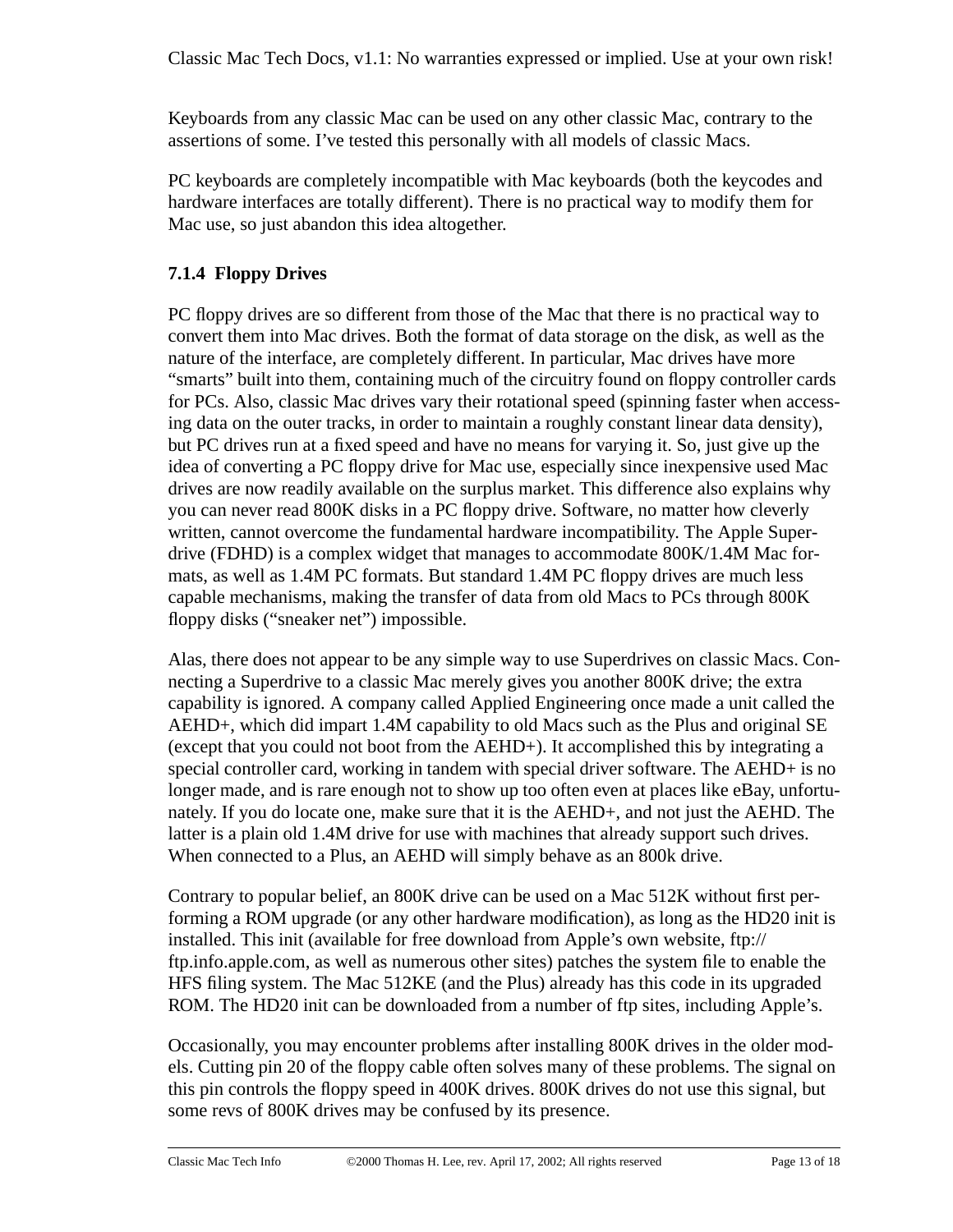If you find that the eject motor of a newly installed 800K drive runs continuously, cut pin 9 of the floppy cable. This pin supplies –12V, which is used only by 400K drives. Mid-production runs of 800K drives ignored this wire. However, later 800K drives evidently use this pin for some other purpose (perhaps for production test?), and connecting  $-12V$  to it makes those drives misbehave.

### **7.1.5 Floppy drive head connections**

Heads rarely go bad electrically (much more commonly, they suffer from various forms of mechanical abuse). But, it's possible. Luckily, testing the heads is pretty easy to do with an ohmmeter. All resistances given in the following are very approximate:

R23: 50 ohms R24: 25 ohms R25: 35 ohms R34: 30 ohms R35: 40 ohms R45: 10-15 ohms Pin 1 is not connected to anything.

Only gross departures from these approximate resistance values (e.g., open circuits) should be interpreted as a problem.

The connector for the bottom head on a dual-head drive (800K/1.4M) has terminals labeled 1-5 going from left to right when viewed with the edge fingers facing you and pointing down. The connector for the top head has terminals arranged as the mirror image of the bottom head's connections.

### **7.1.6 Using 1.4MB floppy disks in 800K drives**

Since 800K floppy disks are now considered obsolete, they are less widely available than they used to be. In a pinch, you may use a 1.4MB disk in 800K drives by covering up the media identifier hole (the one without the plastic write-protect slider) with a piece of tape. There's a lot of lore about this operation resulting in unstable data, etc., and it does have a basis in fact: 800K disks require less magnetic force to write, so 1.4MB disks are written with somewhat less than optimum strength. However, the media are close enough in characteristics that this is usually not a real problem *unless the 1.4MB floppy has previously been written on by a 1.4MB drive*. The weaker write fields of 800K drives may not be sufficient to reliably over-write existing data (**including formatting data**). So, use only *virgin* (not just empty) 1.4MB floppies in an 800K drive. If you follow this rule, you'll have few (if any) problems.

### **7.2 How to Upgrade the Mac 512K to 1MB (and beyond?...)**

These days, most owners of 128K/512K Macs prefer to keep their Macs in their original condition; in fact, there's even a movement toward restoration of upgraded machines back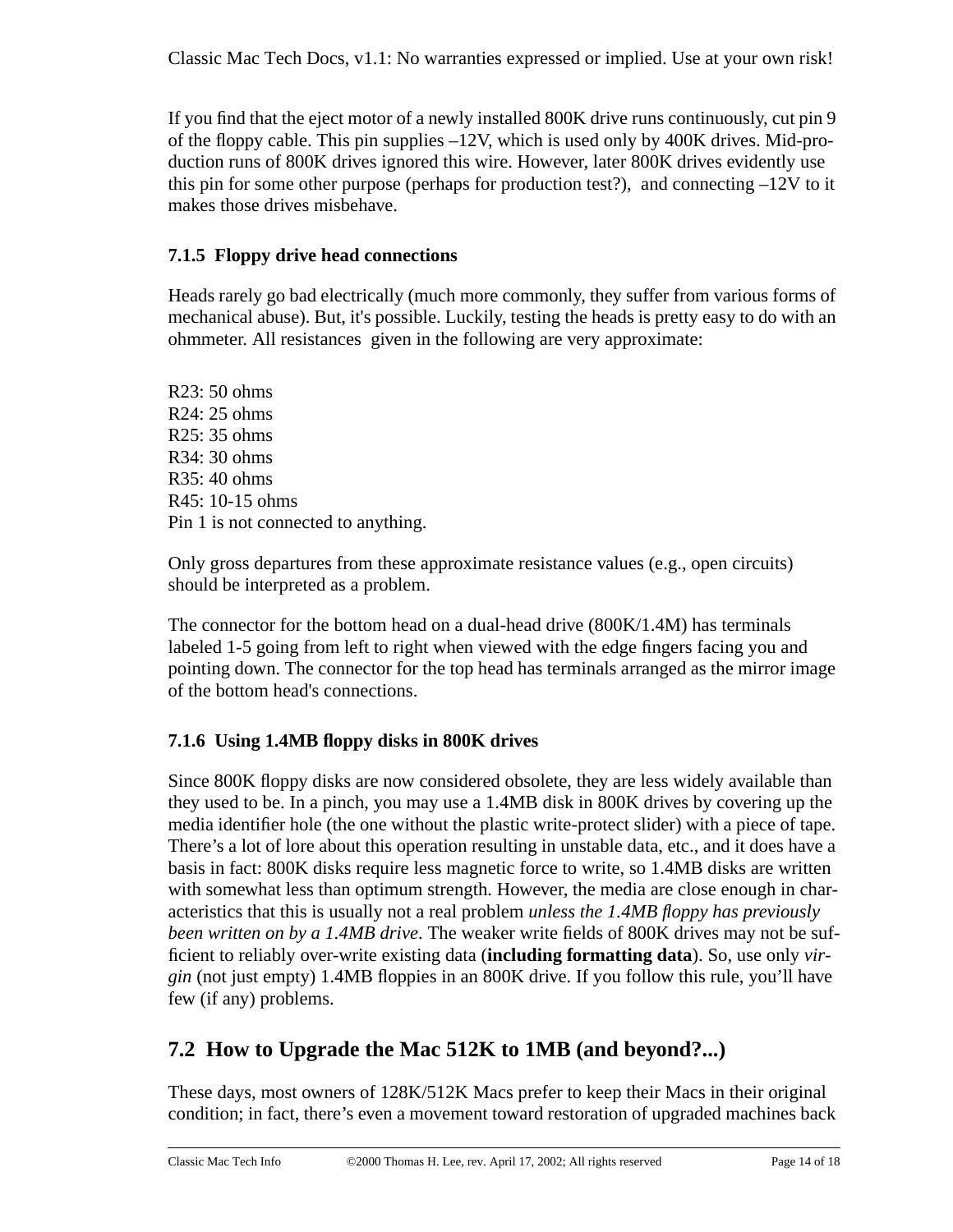to factory-original status, to make them more collectible. This section is not for those folks. This section is for people who insist on making these old Macs more useful, and who don't mind wasting a large amount of time doing it.

Achtung! These instructions assume an understanding of how to remove the motherboard, how not to kill yourself from CRT discharge or implosion/explosion, familiarity with proper ESD protocol and knowledge of circuit prototyping methods. If these are bad assumptions, chances are high that this particular upgrade is not for you. Even if these assumptions are correct, this upgrade is not a trivial one by any means, so it's definitely not for the faint of heart.

If that disclaimer hasn't scared you off, then let's proceed. First, here's a list of the parts you will need:

16 150nsec (or faster) 256kb DRAMs (standard DIP package) 1 74LS138 demux chip 1 16-pin low-profile wire-wrap DIP socket (optional) 1 0.1uF ceramic capacitor 1 1kilohm, 1/8 or 1/4W resistor 4 47-ohm, 1/8 or 1/4W resistors 1 small piece of vectorboard or similar (large enough to hold the '138, resistors and capacitor) hookup wire (26-30AWG)

These days, 256k RAM chips and 256K RAM SIMMs are obsolete. You should be able to find them at surplus electronics shops for almost zero dollars. I obtained mine for free at an electronics flea market. A future revision of this document will include instructions for how to modify those ubiquitous (and generally free) 256k RAM SIMMs for use in upgrading a Mac512K to 1MB (less wiring!), but the instructions that follow here are assume you have individual DRAM chips.

In what follows, reference is often made to various coordinates, such as "D3" and the like. Labels for these coordinates may be found along the edges of the motherboard.

**Step 1:** Solder the DRAMs onto the existing DRAM chips (located at positions F5-F12) and G5-G12), "piggyback" style, except for pin 15 (CAS\_b) of each added chip; leave those free. Take care to orient all the chips properly! Pin 1 of each chip should point away from the 68000 microprocessor in the center of the board, and toward the nearest edge of the board, the same as the existing memory chips. It is important that the added DRAM chips all have the same access speed, so they should all be 150ns parts, for example, or all 120ns. Mixing speeds can cause erratic behavior. Note that the added chips only have to match each other in speed; they need not match the speed of the original 512k chips. Note also that, since overall memory timing and processor speed are controlled by a crystal oscillator, using DRAMs that are faster than the 150ns recommended value cannot, and will not, speed up the Mac in any way (contrary to what Larry Pina, author of Mac upgrade books, claims).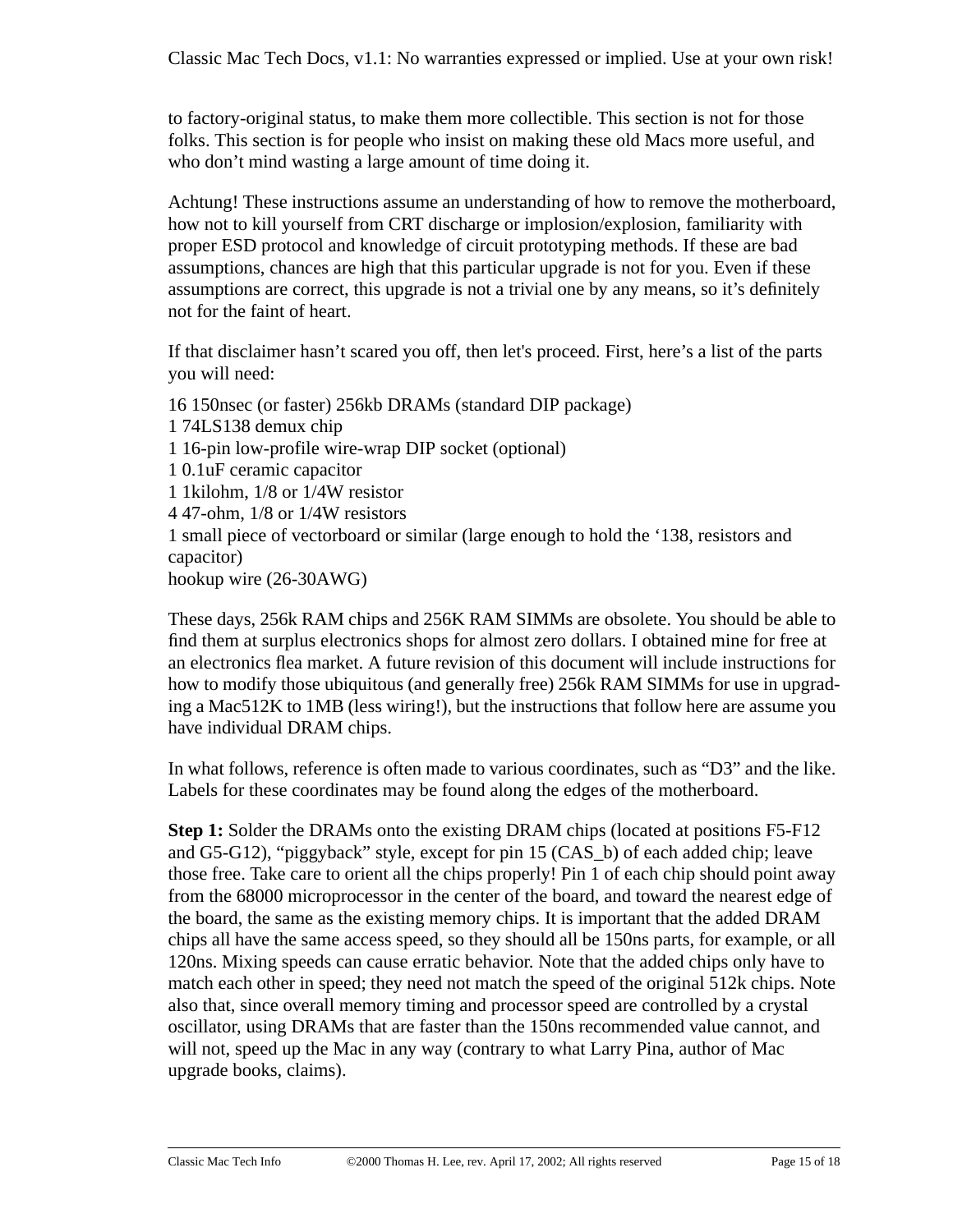If the near-irreversibility of soldering chips directly onto other chips concerns you, you may wish to solder low-profile sockets onto the existing DRAMs instead. Just be sure that there's then enough room to slide the motherboard back into the chassis when the added chips are socketed!

**Step 2:** Very carefully bend pin 15 of each of the added chips (or sockets) with a small needlenose so that, from a side view, each pin forms a "U" shape. The idea is to have the pins up in the air a bit so that a wire running horizontally across the array of chips can connect all of the pins 15 together. Just bending a pin from its normal down position into a straight-up position is a bit risky (the pins break off easily from the body of the chip), hence the "U" bend idea. Make sure to bend each pin enough to avoid shorting to pin 15 of the chip underneath.

Now connect all the pins 15 of each row of added DRAMs together, keeping the two rows electrically separate. Leave enough wire in both cases to reach all the way to roughly chip location D3. These will be connected later.

**Step 3:** Locate the TSM chip, positioned at D1. Carefully and cleanly cut the traces leading to pins 12 and 13. One line is on the component side of the board, and the other isn't.

**Step 4:** Prepare the vectorboard as follows: Install the 74LS138 chip, and connect a 0.1uF capacitor across pins 8 and 16, keeping the leads of the capacitor as short as possible. Connect pins 4, 5 and 8 together. Then connect the 1-kilohm resistor from pin 16 to pin 6. Next, connect a 47-ohm resistor in series with each of pins 10, 11, 12 and 13. We will refer to the free ends of those resistors as pins 10R, 11R, 12R and 13R. Then, figure a way to mount this whole assembly securely on the motherboard, keeping in mind that you will eventually be connecting wires to pins 1-3, 10R-13R as well as 8 and 16 (ground and +5V, respectively). The space between location E3 and the 68000 may be a good choice. If you use a low-profile wire-wrap socket, its stiff pins might be useful in providing a stable mounting option.

**Step 5:** Connect pins 2 and 3 of the 'LS138 to pins 12 and 13 of the TSM chip@D1, respectively, with wires that aren't longer than necessary. Then connect pins 11R and 13R to pins 7 and 9 of RP3, respectively. RP3 is a SIP resistor pack positioned next to the DRAM array at around G5. Making connections to RP3 on the component side of the board is very difficult, so it is probably best to route two wires through the PC board via hole conveniently located pretty close to RP3, and make connections on the other side. Try to keep these wires as short as possible as well. Next, connect pin 12R to the common pins 15 of the piggybacked DRAM row nearest the edge of the motherboard. Finally, connect pin 10R to the pins 15 connection of the other added row of memory chips. As before, keep these wires short.

**Step 6:** Connect pin 1 of the 'LS138 to pin 3 of the TSG chip located at D3. Finally, get power to the 'LS138 by connecting its pins 8 and 16 to pins 10 and 20, respectively, of the TSG chip.

**Step 7:** Check your work carefully to make sure there are no solder bridges, and that everything really is wired up correctly. Then reinstall the motherboard and test out the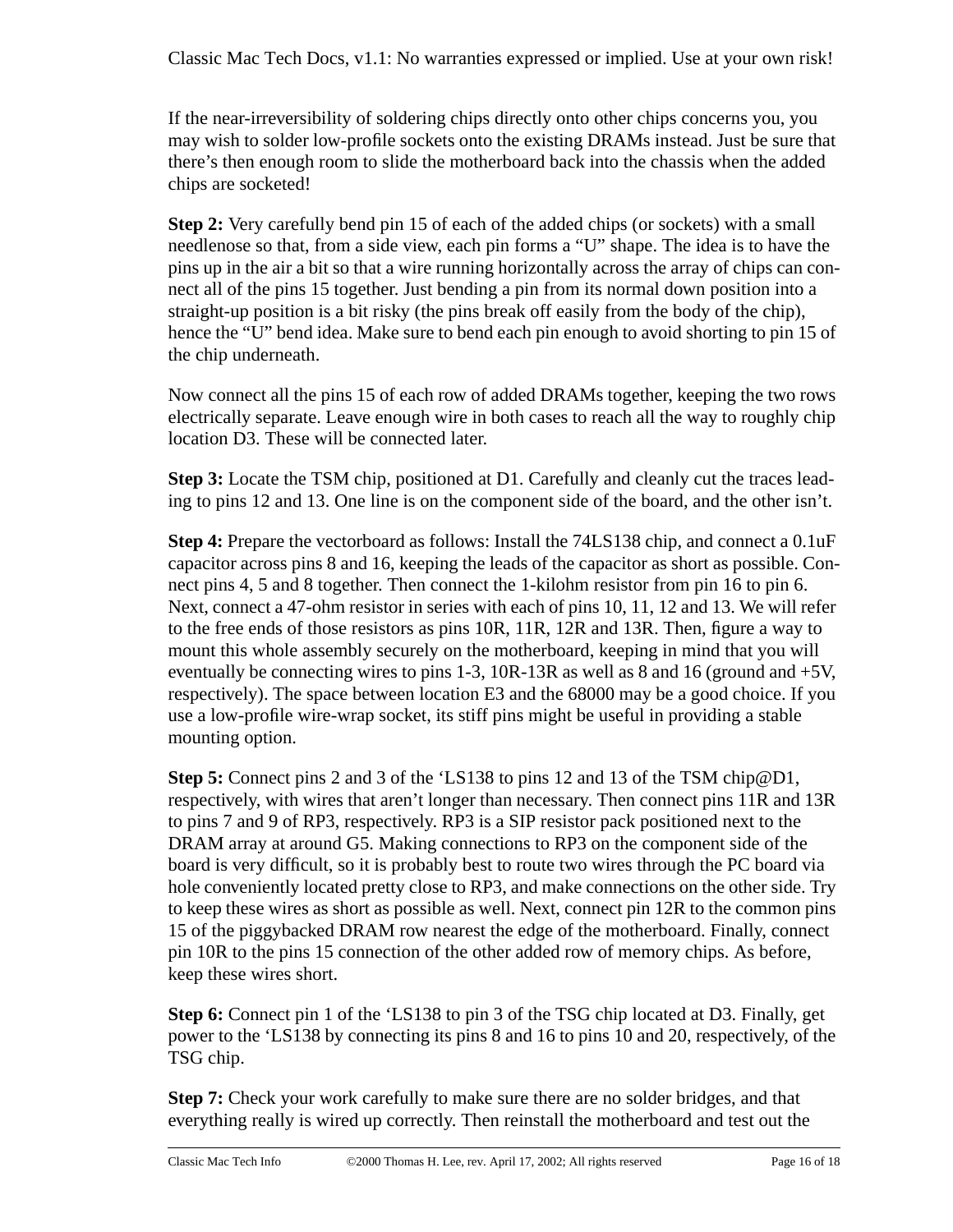Classic Mac Tech Docs, v1.1: No warranties expressed or implied. Use at your own risk!

Mac. Under "About the Finder" in the Apple menu, you should see that the memory has increased to 1MB.

For reference, the "official" signal names for the connections made are as follows:

TSM-12: CASL\_b; TSM-13: CASH\_b TSG-3: A19 'LS138-10R: CAS1L\_b; 'LS138-11R: CAS0L\_b 'LS138-12R: CAS1H\_b; 'LS138-13R: CAS0H\_b Pin 15 of each DRAM is CAS\_b

Note that expansion to a maximum of 4MB is possible in principle if 32 1Mb chips are used (in which case the original DRAM chips are effectively removed from the circuit), and if the address decoding is modified accordingly. However, 1Mb DIPs have 18 pins and a pinout that differs significantly from that of the 256k generation, so that particular modification is only for the truly hardcore!

### **7.3 Keyboard Repair**

Keyboard keys have to withstand considerable abuse. Physical punishment, combined with the occasional spilled soda, can result in flaky behavior, or just plain failure. Fixing the individual keys themselves is actually straightforward; it's getting the actual key switch out that's the hard part. Given that difficulty, it might be worth trying a quick fix first: Some people (but not me) have had luck spraying the internal guts of the keys with WD-40 (or similar). I always just end up with a greasy mess. Others have placed the keyboard in a dishwasher! I am not so brave, but if the keyboard otherwise seems a total loss, I guess there's no harm in trying one last desperate act.

If a quick fix doesn't solve the problem, you'll have to do a little more work. First, open up the keyboard and remove the circuit board. Gently pull off keycaps until you have cleared a sea of keys centered around the defective key. You may wish to start from one edge of the keyboard and work your way to the defective key. This may require the removal of lots of keycaps, but it minimizes the risk of damaging them. Keep track of where they go.

Note the four small slots at each corner of the plastic cover of the key switch. Insert a small jeweler's screwdriver into one of the slots. While prying toward the nearest edge of the switch, use a second screwdriver to pry that edge of the switch up a bit. Do the same operation at each of the four corners of the switch. When the switch is out of the keyboard a decent amount, gently pull it out the rest of the way by the stem that protrudes from the middle. **Warning**: There's a little spring inside, just waiting to pop out and disappear into thin air, so be prepared for it! It's *very* easy to lose.

Now that you have the switch proper out and free to work on, examine its contacts. The typical failure mode is that the contacts fatigue a little over time, and stop working reliably (or at all). Bending the contacts (carefully, and with tweezers or something similar) often solves the problem (at least for a good long time). Cleaning the contacts with a product like Cramolin or something similar may be useful in other cases. In any event, be careful not to touch any conductive surfaces with your fingers, however, or the switch contacts